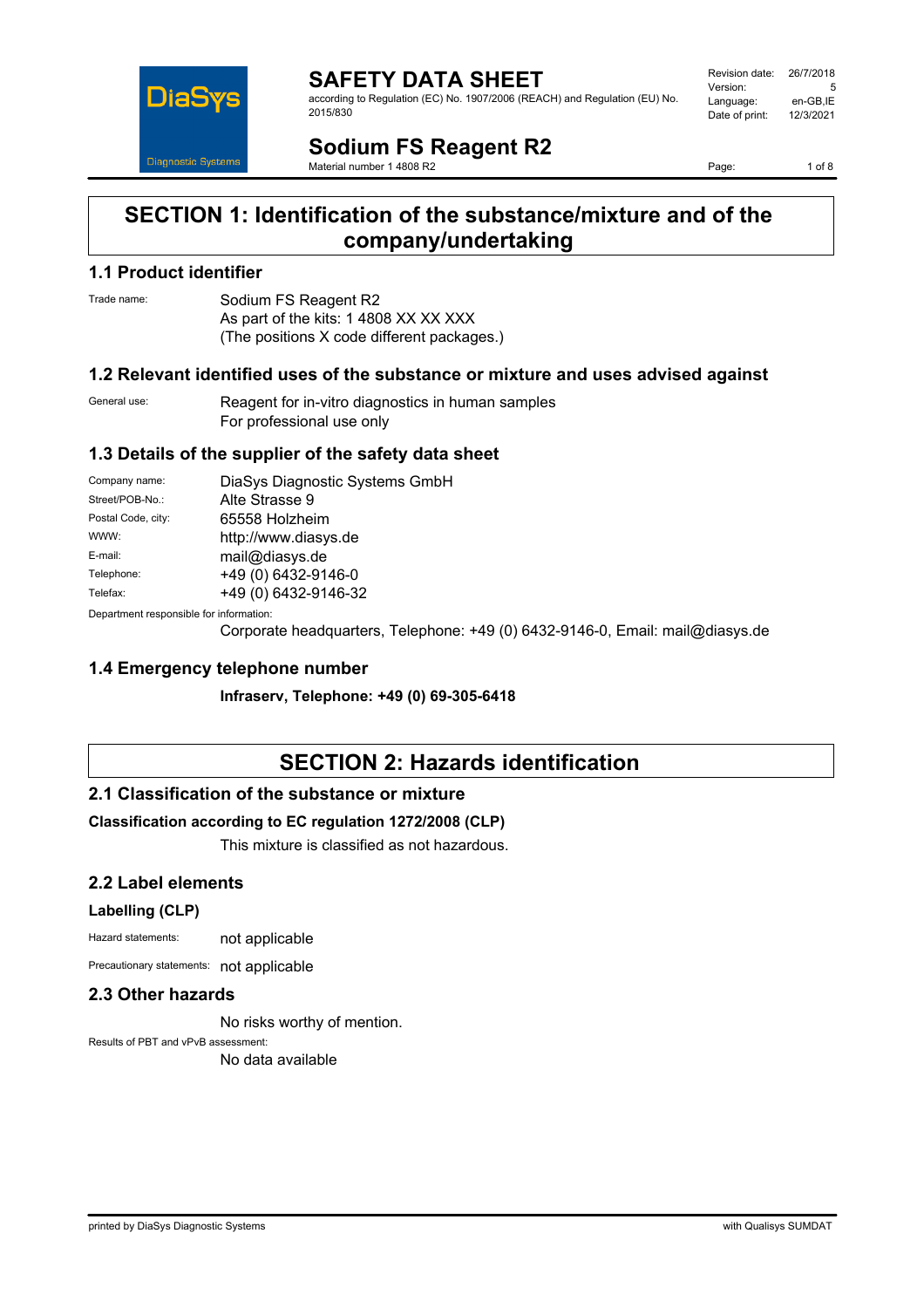

**SAFETY DATA SHEET** according to Regulation (EC) No. 1907/2006 (REACH) and Regulation (EU) No. 2015/830

| Revision date: | 26/7/2018 |
|----------------|-----------|
| Version:       | 5         |
| Language:      | en-GB.IE  |
| Date of print: | 12/3/2021 |
|                |           |

**Sodium FS Reagent R2** Material number 1 4808 R2

Page: 2 of 8

# **SECTION 3: Composition / information on ingredients**

### 3.1 Substances: not applicable

### **3.2 Mixtures**

Chemical characterisation: Aqueous solution

Additional information: Preparation does not contain dangerous substances above limits that need to be mentioned in this section according to applicable EU-legislation.

## **SECTION 4: First aid measures**

### **4.1 Description of first aid measures**

In case of inhalation: Provide fresh air. If you feel unwell, seek medical advice.

- Following skin contact: Change contaminated clothing. Remove residues with water. Seek medical attention if irritation persists.
- After eye contact: Immediately flush eyes with plenty of flowing water for 10 to 15 minutes holding eyelids apart. Remove contact lenses, if present and easy to do. Continue rinsing. In case of troubles or persistent symptoms, consult an opthalmologist.
- After swallowing: Rinse mouth and drink large quantities of water. If you feel unwell, seek medical advice. Never give anything by mouth to an unconscious person.

### **4.2 Most important symptoms and effects, both acute and delayed**

May be harmful if swallowed, in contact with skin or if inhaled. Irritating to eyes and skin. Irritation of the mucous membrane. Irritating to respiratory system.

### **4.3 Indication of any immediate medical attention and special treatment needed**

Treat symptomatically.

## **SECTION 5: Firefighting measures**

### **5.1 Extinguishing media**

Suitable extinguishing media:

Product is non-combustible. Extinguishing materials should therefore be selected according to surroundings.

### **5.2 Special hazards arising from the substance or mixture**

Fires in the immediate vicinity may cause the development of dangerous vapours.

### **5.3 Advice for firefighters**

Special protective equipment for firefighters:

Wear self-contained breathing apparatus.

Additional information: Hazchem-Code: -

Do not allow fire water to penetrate into surface or ground water.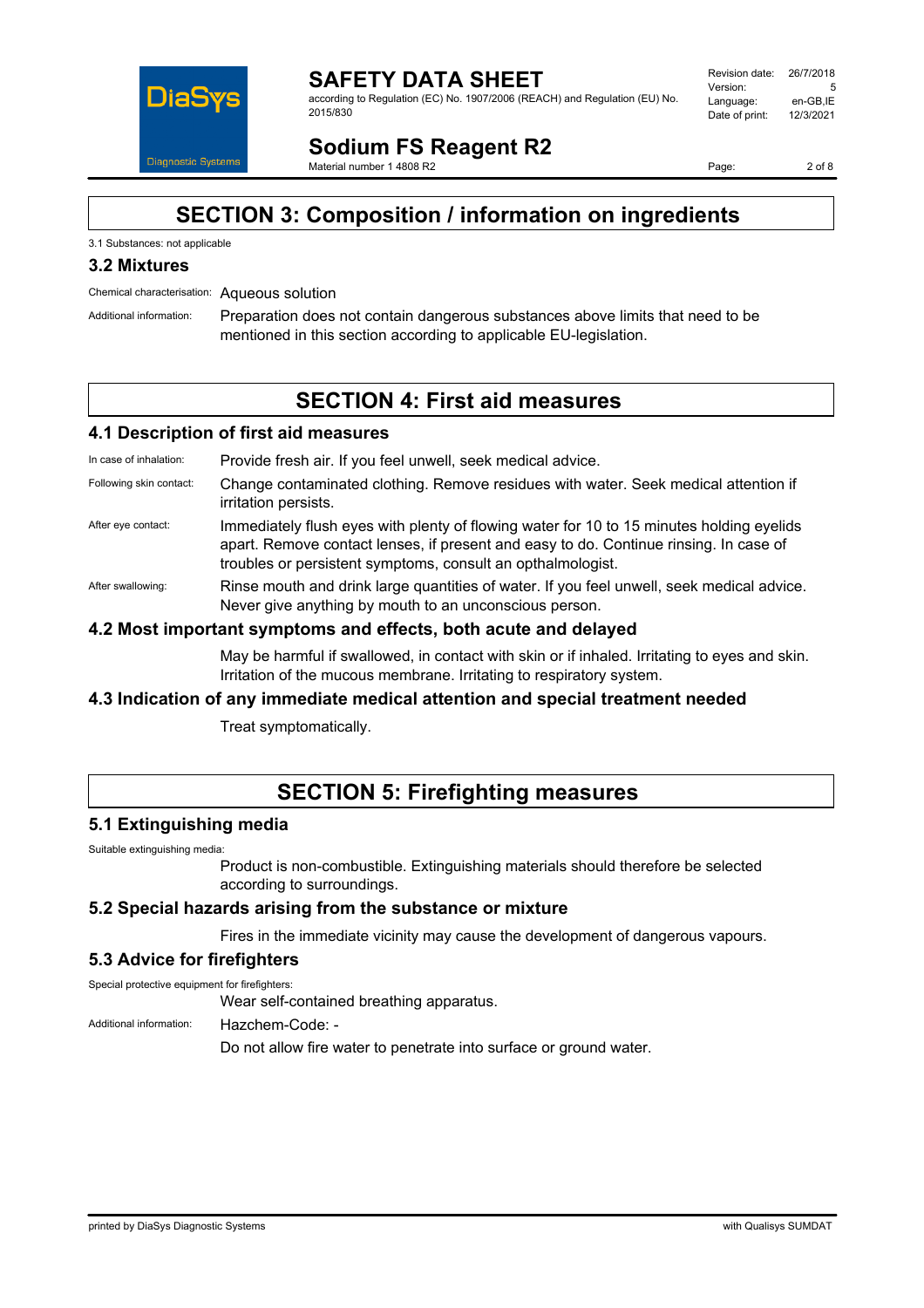

according to Regulation (EC) No. 1907/2006 (REACH) and Regulation (EU) No. 2015/830

| Revision date: | 26/7/2018 |
|----------------|-----------|
| Version:       | 5         |
| Language:      | en-GB.IE  |
| Date of print: | 12/3/2021 |
|                |           |

**Sodium FS Reagent R2** Material number 1 4808 R2

Page: 3 of 8

# **SECTION 6: Accidental release measures**

### **6.1 Personal precautions, protective equipment and emergency procedures**

Avoid contact with skin and eyes. Wear appropriate protective equipment. Provide adequate ventilation.

### **6.2 Environmental precautions**

Do not allow to penetrate into soil, waterbodies or drains.

### **6.3 Methods and material for containment and cleaning up**

Soak up with absorbent materials such as sand, siliceus earth, acid- or universal binder. Store in special closed containers and dispose of according to ordinance. Wash spill area with plenty of water.

### **6.4 Reference to other sections**

Refer additionally to section 8 and 13.

# **SECTION 7: Handling and storage**

### **7.1 Precautions for safe handling**

Advices on safe handling: Provide adequate ventilation, and local exhaust as needed. Avoid contact with skin and eyes. Wear appropriate protective equipment. Keep all containers, equipment and working place clean. Wash hands before breaks and after work. When using do not eat, drink or smoke.

### **7.2 Conditions for safe storage, including any incompatibilities**

Requirements for storerooms and containers:

Keep containers tightly closed and at a temperature between 2 °C and 8 °C. Protect from light.

Hints on joint storage: Do not store together with: acids, alkalis.

### **7.3 Specific end use(s)**

No information available.

## **SECTION 8: Exposure controls/personal protection**

#### **8.1 Control parameters**

Additional information: Contains no substances with occupational exposure limit values.

### **8.2 Exposure controls**

Provide good ventilation and/or an exhaust system in the work area.

### **Personal protection equipment**

#### **Occupational exposure controls**

Respiratory protection: If vapours form, use respiratory protection. Use filter type A (= against vapours of organic substances) according to EN 14387. Hand protection: Protective gloves according to EN 374. Glove material: Nitrile rubber - Breakthrough time: >480 min. Observe glove manufacturer's instructions concerning penetrability and breakthrough time.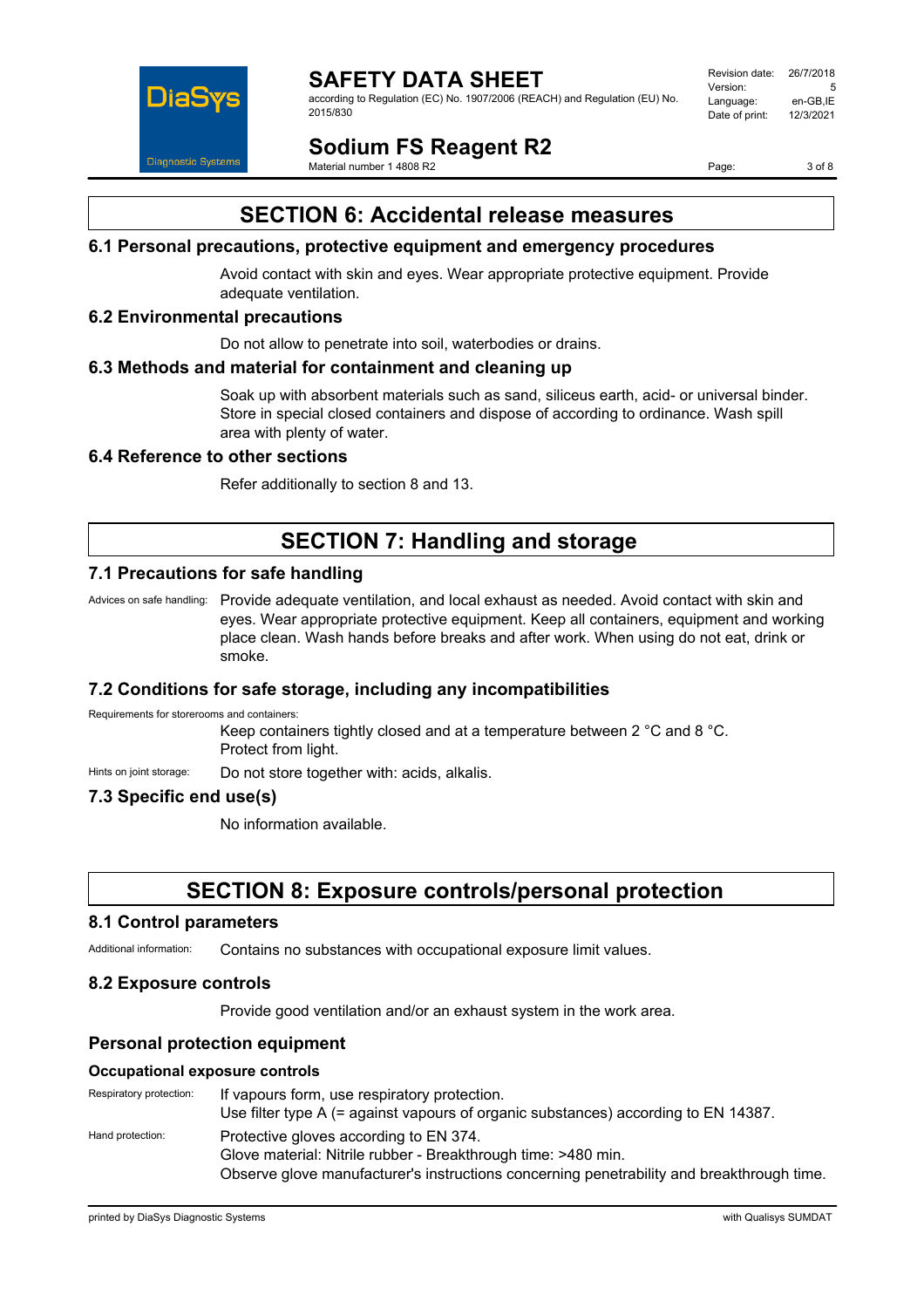

according to Regulation (EC) No. 1907/2006 (REACH) and Regulation (EU) No. 2015/830

| Revision date: | 26/7/2018 |
|----------------|-----------|
| Version:       | 5         |
| Language:      | en-GB.IE  |
| Date of print: | 12/3/2021 |
|                |           |

**Sodium FS Reagent R2**

Material number 1 4808 R2

Eye protection: Tightly sealed goggles according to EN 166.

Body protection: Wear suitable protective clothing.

General protection and hygiene measures:

Change contaminated clothing. Avoid contact with skin and eyes. Wash hands before breaks and after work. When using do not eat, drink or smoke.

# **SECTION 9: Physical and chemical properties**

### **9.1 Information on basic physical and chemical properties**

| Appearance:                              | Physical state at 20 °C and 101.3 kPa: liquid<br>Colour: clear, slightly yellowish |
|------------------------------------------|------------------------------------------------------------------------------------|
| Odour:                                   | no characteristic odour                                                            |
| Odour threshold:                         | No data available                                                                  |
| pH:                                      | 8.0                                                                                |
| Melting point/freezing point:            | No data available                                                                  |
| Initial boiling point and boiling range: | No data available                                                                  |
| Flash point/flash point range:           | not combustible                                                                    |
| Evaporation rate:                        | No data available                                                                  |
| Flammability:                            | No data available                                                                  |
| Explosion limits:                        | No data available                                                                  |
| Vapour pressure:                         | No data available                                                                  |
| Vapour density:                          | No data available                                                                  |
| Density:                                 | No data available                                                                  |
| Water solubility:                        | completely miscible                                                                |
| Partition coefficient: n-octanol/water:  | No data available                                                                  |
| Auto-ignition temperature:               | No data available                                                                  |
| Decomposition temperature:               | No data available                                                                  |
| Viscosity, kinematic:                    | No data available                                                                  |
| Explosive properties:                    | No data available                                                                  |
| Oxidizing characteristics:               | No data available                                                                  |
| 9.2 Other information                    |                                                                                    |

Additional information: No data available

# **SECTION 10: Stability and reactivity**

### **10.1 Reactivity**

refer to 10.3

### **10.2 Chemical stability**

Stable under recommended storage conditions.

### **10.3 Possibility of hazardous reactions**

No hazardous reactions known.

Page: 4 of 8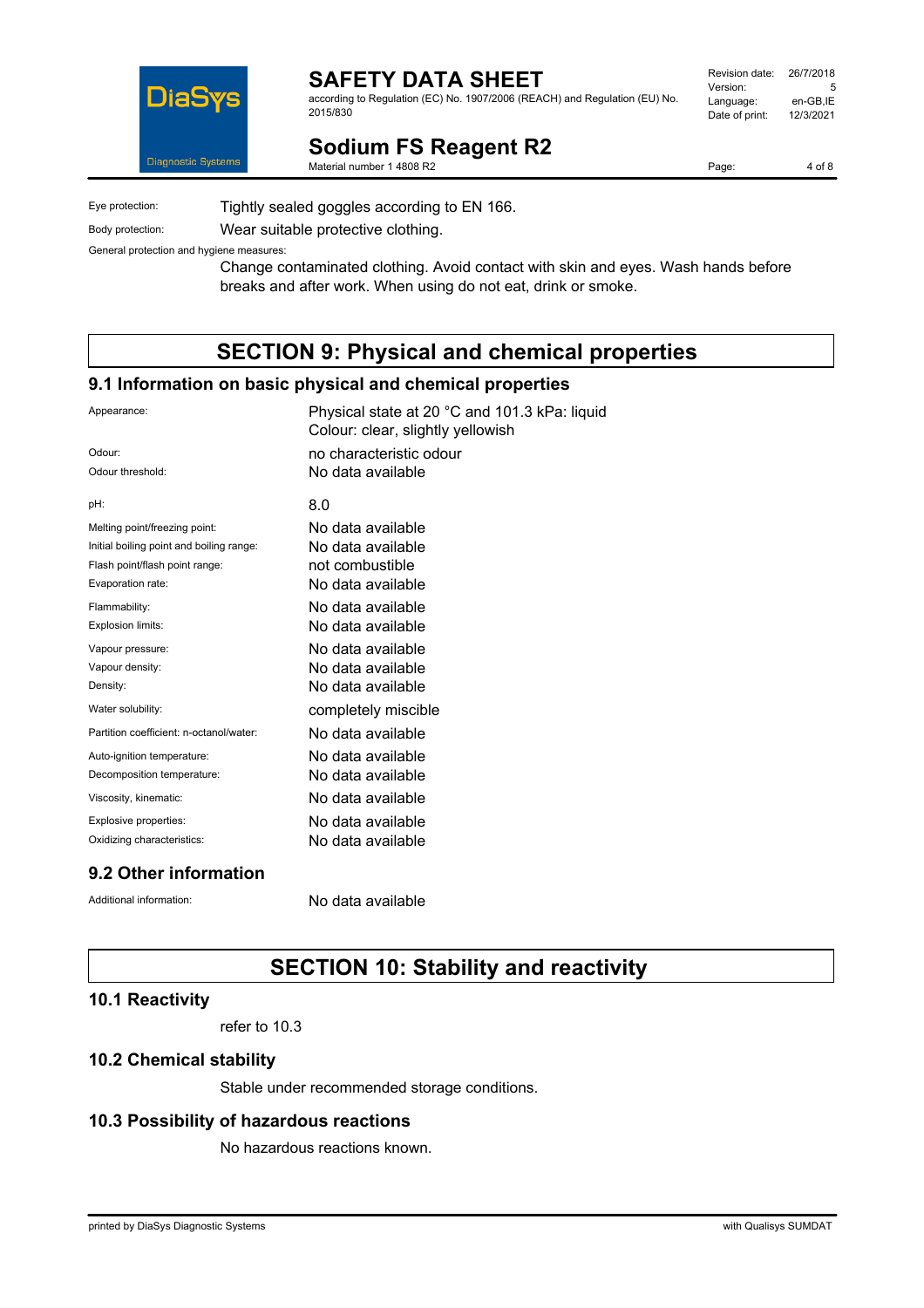

according to Regulation (EC) No. 1907/2006 (REACH) and Regulation (EU) No. 2015/830

| Revision date: | 26/7/2018 |
|----------------|-----------|
| Version:       | 5         |
| Language:      | en-GB.IE  |
| Date of print: | 12/3/2021 |
|                |           |

# **Sodium FS Reagent R2**

Material number 1 4808 R2

Page: 5 of 8

### **10.4 Conditions to avoid**

Protect against heat /sun rays.

### **10.5 Incompatible materials**

Acids, alkalis

### **10.6 Hazardous decomposition products**

No hazardous decomposition products when regulations for storage and handling are observed.

Thermal decomposition: No data available

## **SECTION 11: Toxicological information**

### **11.1 Information on toxicological effects**

Toxicological effects: The statements are derived from the properties of the single components. No toxicological data is available for the product as such.

Acute toxicity (oral): Lack of data.

May be harmful if swallowed.

Acute toxicity (dermal): Lack of data. May be harmful in contact with skin.

Acute toxicity (inhalative): Lack of data.

May be harmful if inhaled.

Skin corrosion/irritation: Lack of data.

May cause irritations.

Serious eye damage/irritation: Lack of data.

May cause irritations.

Sensitisation to the respiratory tract: Lack of data.

Skin sensitisation: Lack of data.

Germ cell mutagenicity/Genotoxicity: Lack of data.

Carcinogenicity: Lack of data.

Reproductive toxicity: Lack of data.

Effects on or via lactation: Lack of data.

Specific target organ toxicity (single exposure): Lack of data.

May cause irritations. Irritation of the mucous membrane.

Specific target organ toxicity (repeated exposure): Lack of data.

Aspiration hazard: Lack of data.

# **SECTION 12: Ecological information**

### **12.1 Toxicity**

Further details: No data available

### **12.2 Persistence and degradability**

Further details: No data available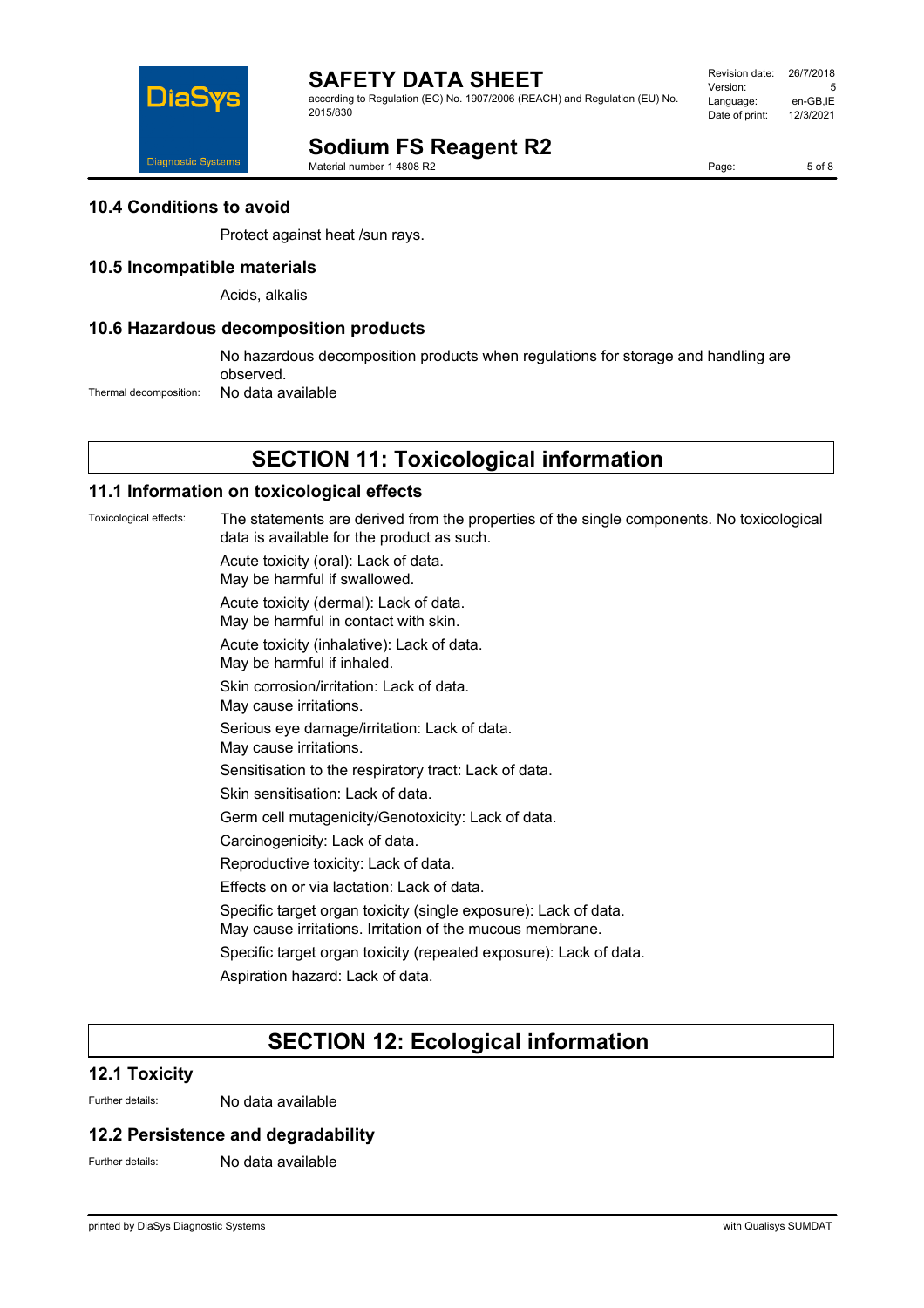

according to Regulation (EC) No. 1907/2006 (REACH) and Regulation (EU) No. 2015/830

| Revision date: | 26/7/2018 |
|----------------|-----------|
| Version:       | 5         |
| Language:      | en-GB,IE  |
| Date of print: | 12/3/2021 |
|                |           |

# **Sodium FS Reagent R2**

Material number 1 4808 R2

Page: 6 of 8

### **12.3 Bioaccumulative potential**

Partition coefficient: n-octanol/water:

No data available

### **12.4 Mobility in soil**

No data available

### **12.5 Results of PBT and vPvB assessment**

No data available

### **12.6 Other adverse effects**

General information: Do not allow to enter into ground-water, surface water or drains.

# **SECTION 13: Disposal considerations**

### **13.1 Waste treatment methods**

### **Product**

| Waste key number: | 16 05 06 <sup>*</sup> = Laboratory chemicals, consisting of or containing hazardous substances,<br>including mixtures of laboratory chemicals.<br>* = Evidence for disposal must be provided. |  |
|-------------------|-----------------------------------------------------------------------------------------------------------------------------------------------------------------------------------------------|--|
| Recommendation:   | Special waste. Dispose of waste according to applicable legislation.                                                                                                                          |  |
| Package           |                                                                                                                                                                                               |  |
| Waste key number: | $150102 =$ Plastic packaging                                                                                                                                                                  |  |
| Recommendation:   | Dispose of waste according to applicable legislation.                                                                                                                                         |  |

Non-contaminated packages may be recycled.

# **SECTION 14: Transport information**

### **14.1 UN number**

ADR/RID, IMDG, IATA-DGR:

not applicable

### **14.2 UN proper shipping name**

ADR/RID, IMDG, IATA-DGR:

Not restricted

### **14.3 Transport hazard class(es)**

ADR/RID, IMDG, IATA-DGR:

not applicable

### **14.4 Packing group**

ADR/RID, IMDG, IATA-DGR:

not applicable

### **14.5 Environmental hazards**

Marine pollutant: no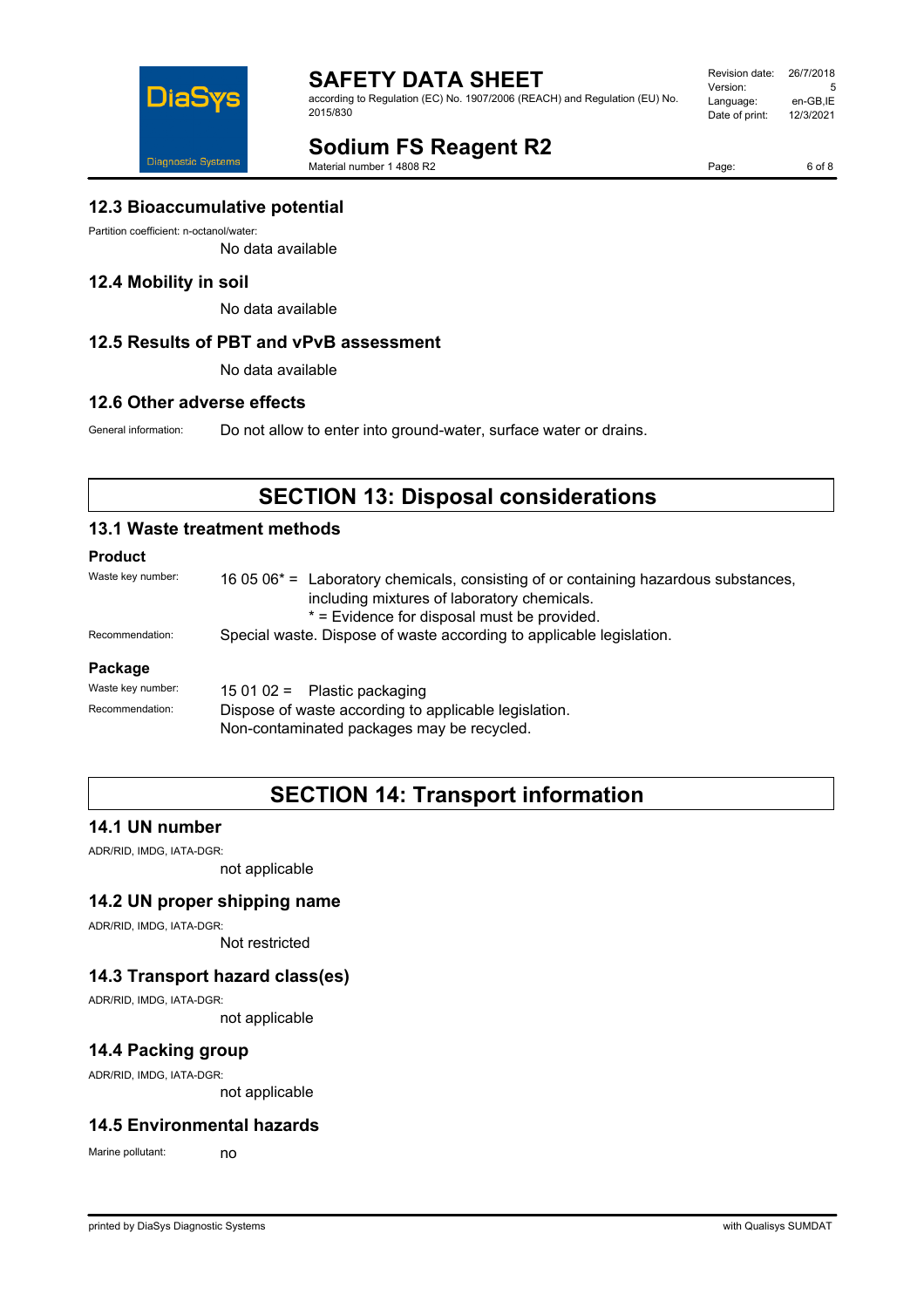

according to Regulation (EC) No. 1907/2006 (REACH) and Regulation (EU) No. 2015/830

| Revision date: | 26/7/2018 |
|----------------|-----------|
| Version:       | 5         |
| Language:      | en-GB,IE  |
| Date of print: | 12/3/2021 |
|                |           |

# **Sodium FS Reagent R2**

Material number 1 4808 R2

Page: 7 of 8

### **14.6 Special precautions for user**

No dangerous good in sense of these transport regulations.

## **14.7 Transport in bulk according to Annex II of Marpol and the IBC Code**

No data available

# **SECTION 15: Regulatory information**

### **15.1 Safety, health and environmental regulations/legislation specific for the substance or mixture**

### **National regulations - Great Britain**

Hazchem-Code:

No data available

### **15.2 Chemical Safety Assessment**

For this mixture a chemical safety assessment is not required.

# **SECTION 16: Other information**

### **Further information**

Abbreviations and acronyms:

ADN: European Agreement concerning the International Carriage of Dangerous Goods by Inland Waterways ADR: European Agreement concerning the International Carriage of Dangerous Goods by Road AS/NZS: Australian Standards/New Zealand Standards CAS: Chemical Abstracts Service CFR: Code of Federal Regulations CLP: Classification, Labelling and Packaging DMEL: Derived minimal effect level DNEL: Derived no-effect level EC: European Community EN: European Standard EU: European Union IATA: International Air Transport Association IBC Code: International Code for the Construction and Equipment of Ships carrying Dangerous Chemicals in Bulk IMDG Code: International Maritime Dangerous Goods Code MARPOL: Maritime Pollution: The International Convention for the Prevention of Pollution from Ships OSHA: Occupational Safety and Health Administration PBT: Persistent, bioaccumulative and toxic PNEC: Predicted no-effect concentration REACH: Registration, Evaluation, Authorisation and Restriction of Chemicals RID: Regulations Concerning the International Carriage of Dangerous Goods by Rail vPvB: Very persistent and very bioaccumulative Reason of change: General revision Date of first version: 27/8/2012

printed by DiaSys Diagnostic Systems with Qualisys SUMDAT